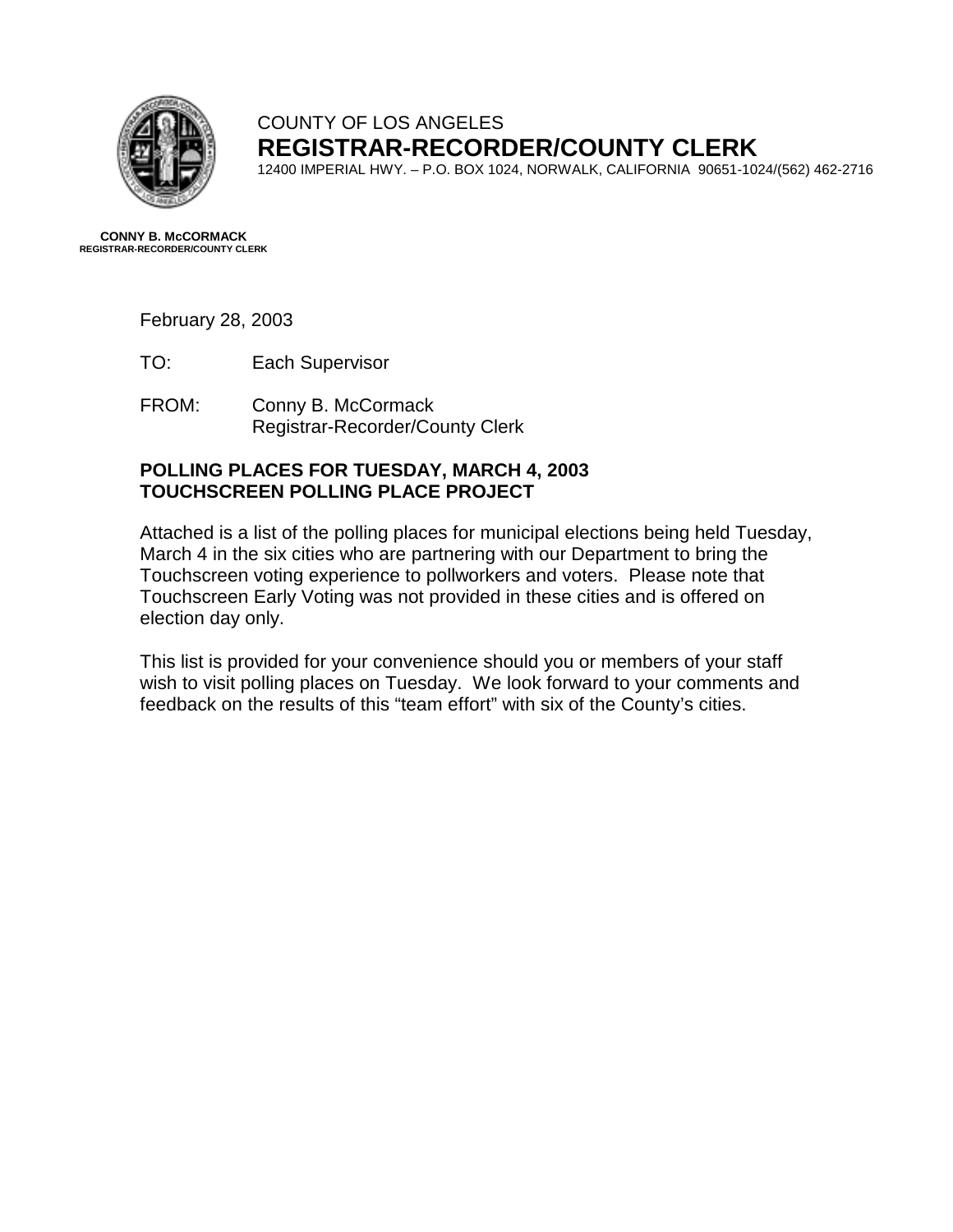# Inspector Contact Info - March 4, 2003

## **Beverly Hills Beverly Hills**

| City | <b>Polling Place</b>                                              | Inspector                | <b>Inspector Phone</b> |
|------|-------------------------------------------------------------------|--------------------------|------------------------|
|      | 5 Hawthorne Elementary School<br>624 No. Rexford Drive            | Linda Homer              | 310-271-9869           |
|      | 1 Coldwater Canyon Park<br>1100 No. Beverly Drive                 | <b>Bailey Kanin</b>      | 310-271-2337           |
|      | 6 Beverly Hills Hotel, Sunset Room<br>9641 Sunset Blvd.           | Leon Toms Johnson        | 310-663-7293           |
|      | 10 El Rodeo Elementary School<br>605 North Whittier Drive         | Anna Marie Brooks        | 323-735-3060           |
|      | 12 Beverly Hills City Hall, Room G30C<br>455 North Rexford        | <b>Fred Melton</b>       | 320-276-2763           |
|      | 18 Beverly Hills BMW<br>8833 Wilshire Blvd.                       | Sanford Massien          | 310-278-1517           |
|      | 21 Beverly Hills School District Office,<br>255 South Lasky Drive | Joseph Yukelson          | 310-271-3703           |
|      | 30 Horace Mann Elementary School<br>8701 Charleville Blvd.        | Kent R. Kornmeyer        | 323-653-8424           |
|      | 33 Roxbury Park Clubhouse<br>471 or 401 South Roxbury Drive       | <b>Leonard Harris</b>    | 310-403-6680           |
|      | 25 Beverly Vista Elementary School,<br>200 South Elm Drive        | <b>Bonnie Lee Gitter</b> | 310-271-3517           |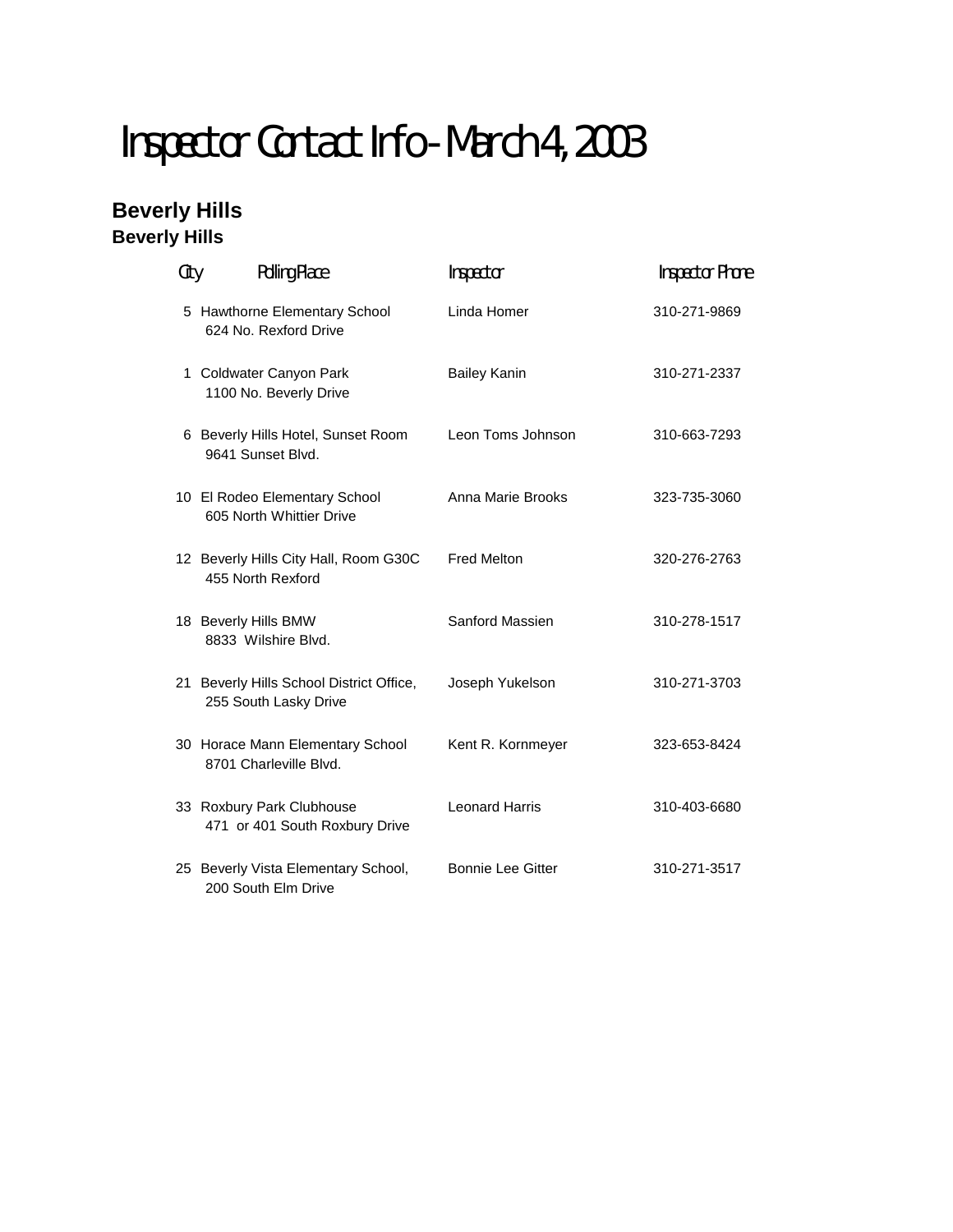## **Gardena Gardena**

| City | <b>Polling Place</b>                                                  | Inspector              | <b>Inspector Phone</b> |
|------|-----------------------------------------------------------------------|------------------------|------------------------|
|      | 29 Meadowlark Manor, Community<br>17150 South Park Lane 90247         | Mrs. Dorothea Jaster   | (310) 835-2688         |
|      | 1 Purche Ave. School, Auditorium<br>13210 Purche Ave. 90249           | Mr. Robert C. West     | (310) 324-2600         |
|      | 64 Thornburg Park, Rm. 1<br>2320 West 149th Street 90249              | Ralph Del Rio Caracoza | (310) 834-2555         |
|      | 60 One-Hundred Fifty-Sixth St. School<br>2100 West 156th Street 90249 | Ms. Isabel Long        | (310) 324-2989         |
|      | 41 Residence<br>1125 West 133rd St. 90247                             | Ms. Zulema Salgado     | (310) 352-4533         |
|      | 35 Mas Fukai Park, Room 1<br>15800 Brighton Ave. 90247                | <b>Charles Downes</b>  | (310) 323-4600         |
|      | 33 Robert E. Peary Middle School,<br>1415 West Gardena Blvd. 90247    | Paula Hutchins         | 310) 538-3915          |
|      | 32 Faith Christian Center, Sanctuary,<br>16401 So. Western Ave. 90247 | Mrs. Pamela S.         | (310) 323-0212         |
|      | 26 Sellery Elementary School, Library<br>15805 S. Budlong Ave. 90247  | Mauricia Buensalido    | (310) 769-0480         |
|      | 30 Gardena High School, Auditorium<br>1301 West 182nd Street 90248    | Ms. Felicia M. Jackson | (562) 988-3239         |
|      | 28 Gardena Valley YWCA<br>1341 West Gardena Boulevard                 | <b>Edith Dougherty</b> | (310) 532-9973         |
|      | 18 One-Hundred Fifty-Third St.                                        | Mrs. Jane E. Gulliver  | (310) 329-2477         |

1605 West 153rd St. 90247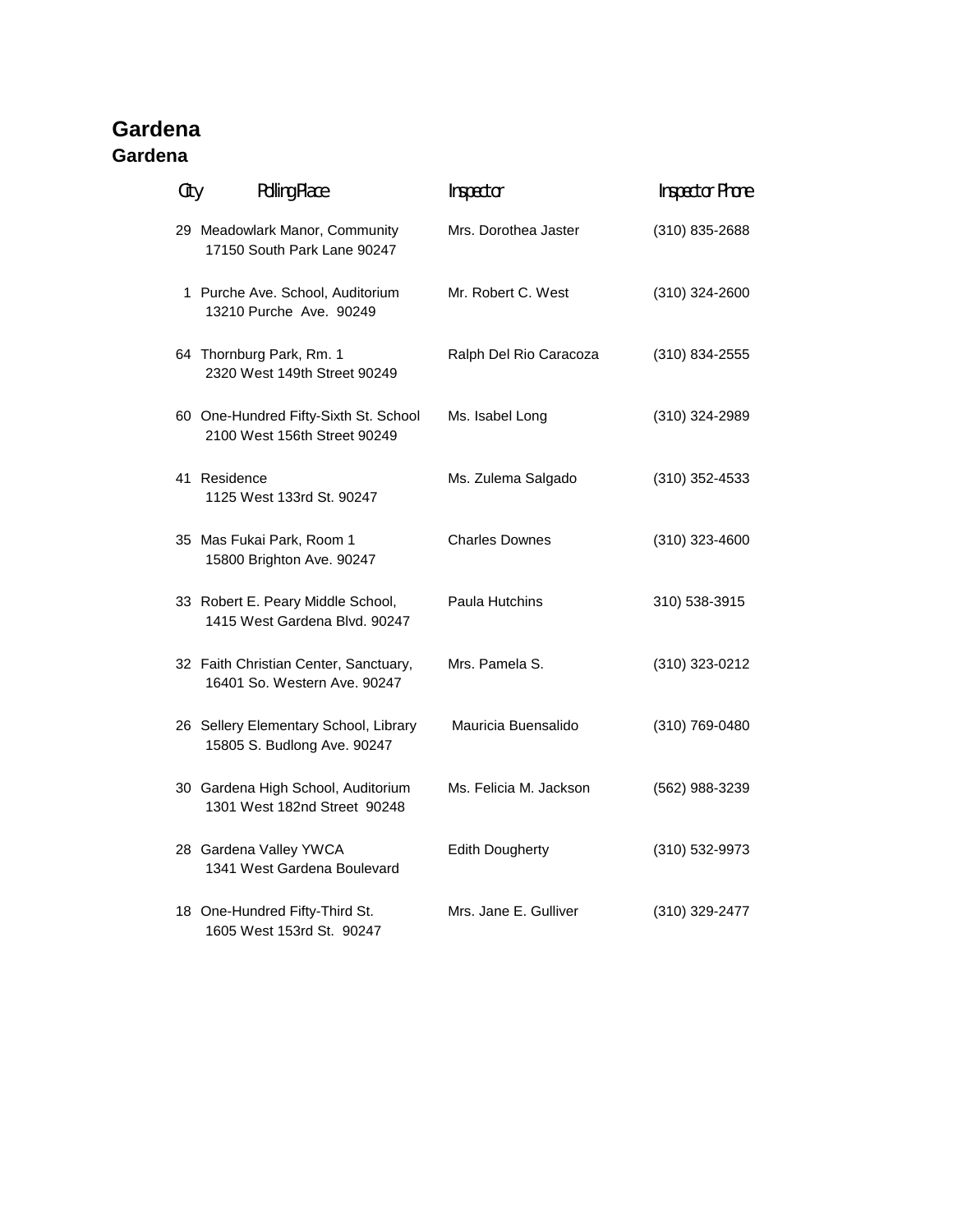## **Gardena**

| 20 L.A. Korean Presbyterian Bible<br>1655 West Marine Ave. 90247                   | Mr. Norman C. Hepner   | (310) 323-5726   |
|------------------------------------------------------------------------------------|------------------------|------------------|
| 5 Rowley Park, Auditorium<br>13220 S.Van Ness Ave. 90249                           | Mr. Harold I. Ribet    | (310) 532-4384   |
| 21 First Southern Baptist Church,<br>1025 Marine Ave. 90247                        | Mrs. Nella Smith       | (310) 327-0151   |
| 23 Amestoy Elementary School,<br>1048 West 149th St. 90247                         | Mr. Rodney I. Kamiya   | (310) 769-4882   |
| 31 Garden West Estates-Front Clubhouse Yolanda G. Nunez<br>17700 S. Western Avenue |                        | (310) 715-1164   |
| 12 Junipera Serra High School-Room<br>14830 Van Ness Ave, 90249                    | Mrs. Helen Esteves     | (310) 323-4185   |
| 8 Las Flores Convalescent Hospital,<br>14165 S. Purche Ave. 90249                  | Jacquelyn H. Aubrey    | (310) 324-6014   |
| 2 Purche Ave. School, Auditorium<br>13210 Purche Ave. 90249                        | Gloria Copeland-Ross   | (310) 538-9740   |
| 19 Gardena International Christian<br>14521 S. Normandie Ave. 90247                | Mrs. Vivian Walton     | $(310)$ 538-1242 |
| 6 Thornburg Park, Rm. 1<br>2320 West 149th St. 90249                               | Mrs. Annette Alexander | (310) 768 8755   |
| 3 Residence<br>14419 Haas Avenue 90249                                             | Mrs. Margaret A.       | (310) 329-2437   |
| 4 Rowley Park, Auditorium<br>13220 S.Van Ness Ave. 90249                           | Ms. Ida Stovall        | (310) 374-3043   |
| 16 Freeman Park, Room 1<br>2100 West 154th Place 90249                             | Mrs. Helen Stone       | (310) 324-4833   |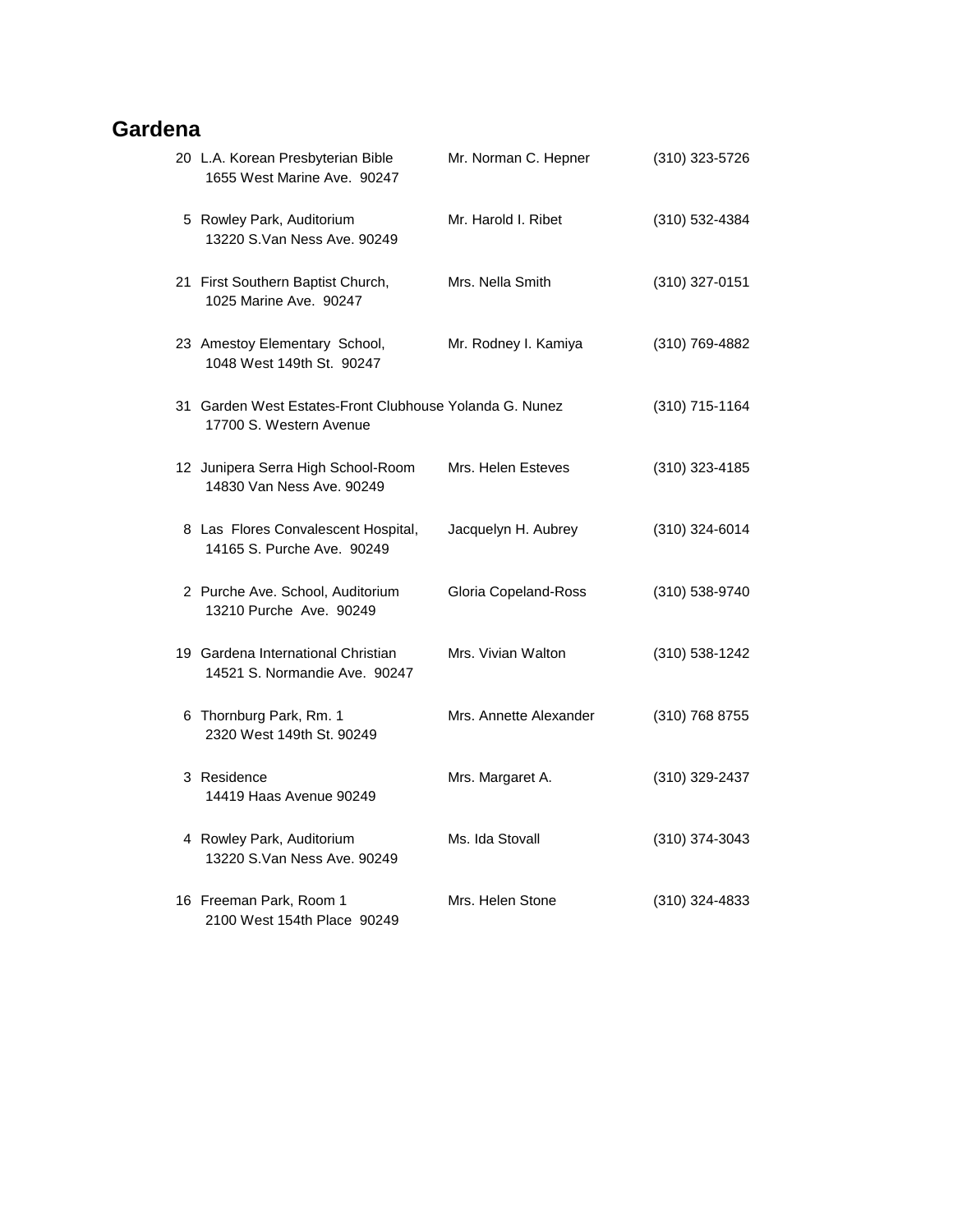## **Gardena**

7 Maria Regina Catholic Church, Ms. Annette C. Lanier (310) 329-6248 13510 So. Van Ness Ave. 90249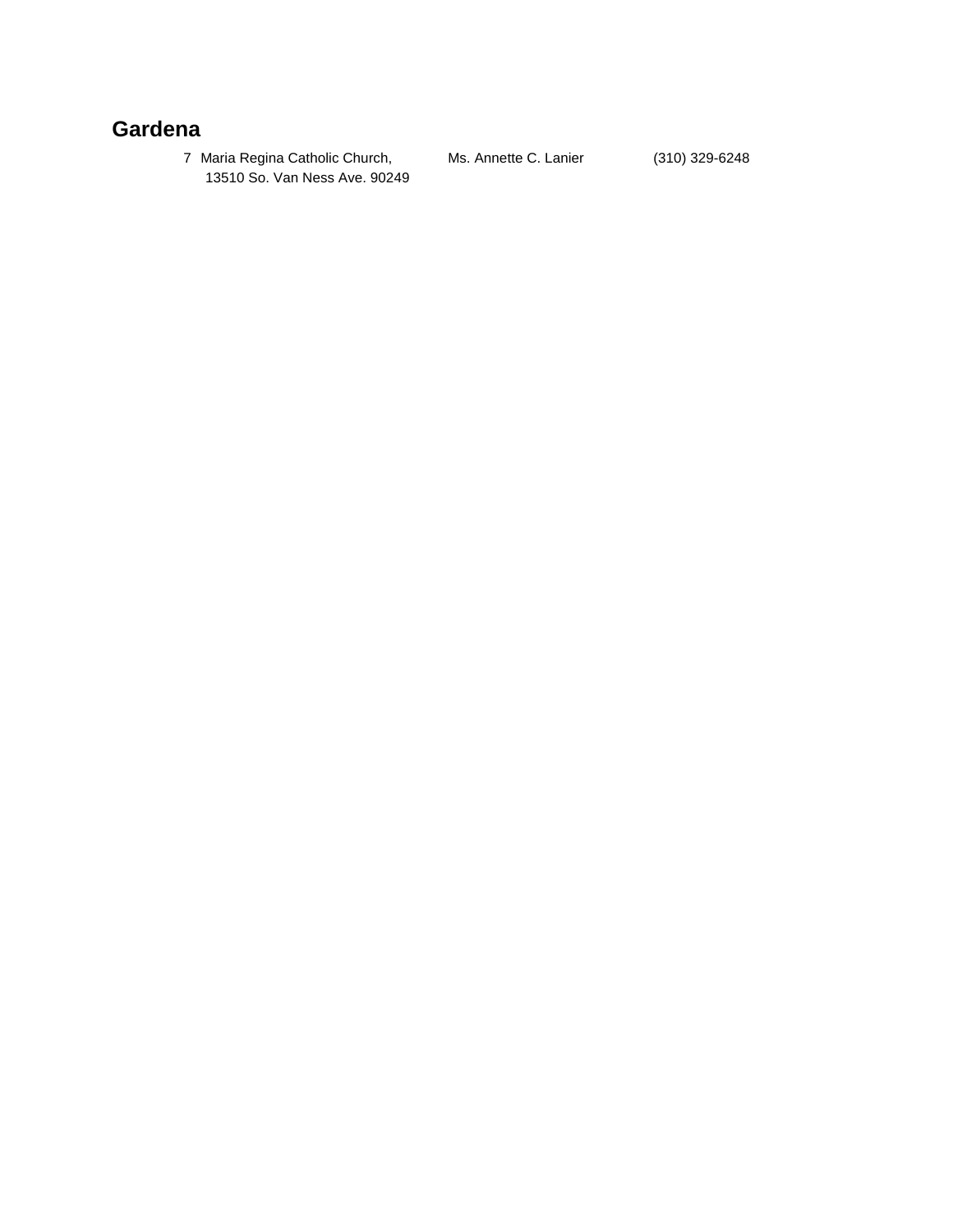## **Irwindale**

- 
- City Polling Place **Inspector** Inspector **Inspector** Phone

1 Irwindale Council Chamber Lina F. Campa 626-962-7463 5050 N. Irwindale Avenue 91706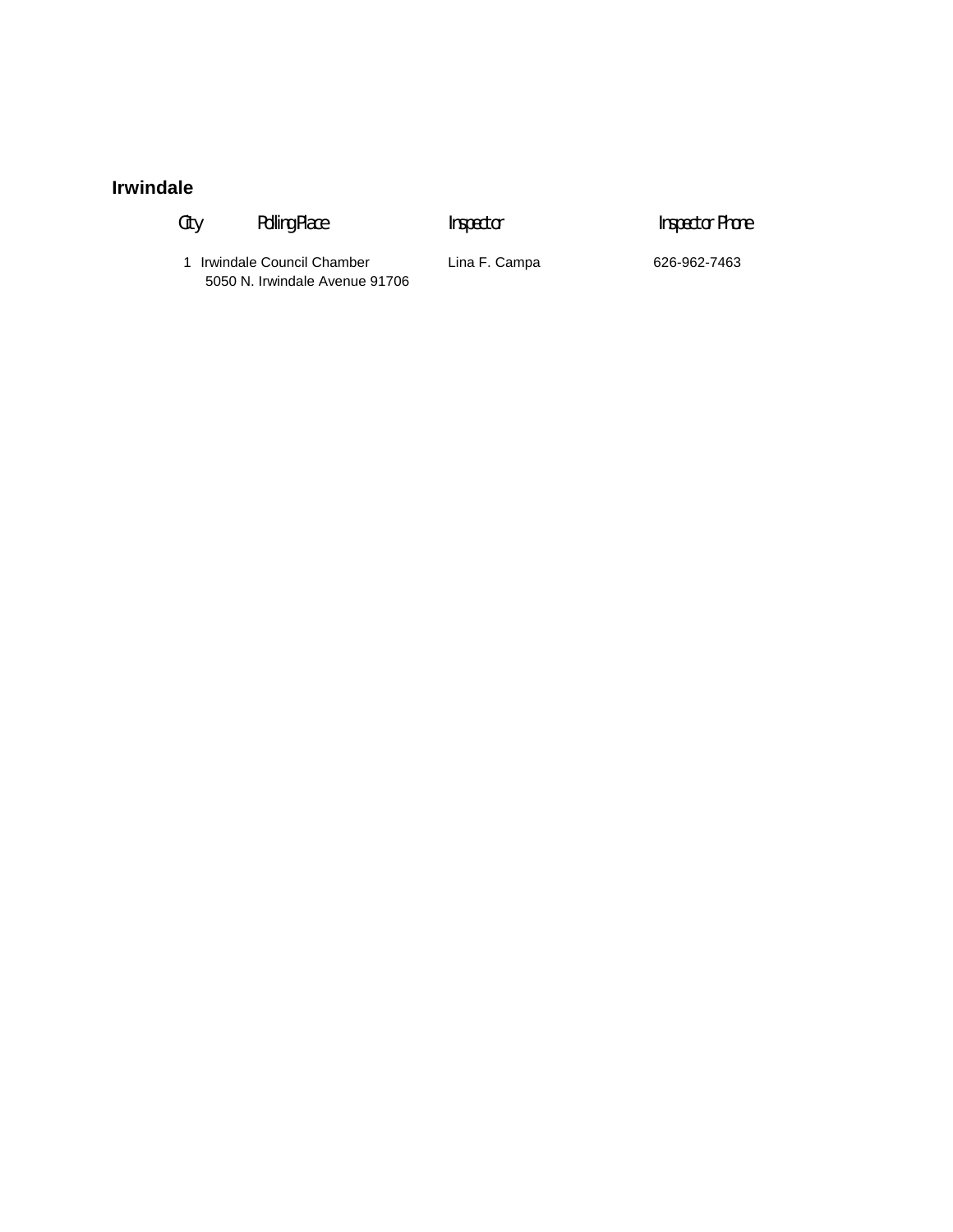## **La Puente**

| City | <b>Polling Place</b>                                                                 | Inspector             | <b>Inspector Phone</b> |
|------|--------------------------------------------------------------------------------------|-----------------------|------------------------|
|      | 4 La Puente Community Center<br>501 No. Glendora Ave. 91744                          | <b>Hazel Smith</b>    | 626-336-9770           |
|      | 17 Sunset Elementary School, Cafeteria Lorraine Centeno<br>800 No. Tonopah St. 91744 |                       | 626-917-5886           |
|      | 15 Bassett High School, Library<br>755 No. Ardilla Ave. 91744                        | Odas Glaser           | 626-333-6185           |
|      | 12 Willow Adult School, Hacienda La<br>14101 E. Nelson Ave. 91746                    | <b>Nellie Ramirez</b> | 626-968-5160           |
|      | 5 Del Valle Elementary Multipurpose<br>827 Del Valle Ave. 91744                      | Susan Rutlidge        | 626-330-1172           |
|      | 3 City Hall, Lobby<br>15900 E. Main St. 91744                                        | Joan Pond             | 626-336-3913           |
|      | 1 Hurley Elementary School, Cafeteria<br>535 So. Dora Guzman Ave. 91744              | Sara Gomez Amaya      | 626-810-3468           |
|      | 18 Nelson Elementary School<br>330 California Ave. 91744                             | Henry Loya            | 626-968-6742           |
|      | 8 Hacienda Christian Fellowship<br>1358 No. Hacienda Blvd. 91744                     | Mary Ybarra           | 626-964-7574           |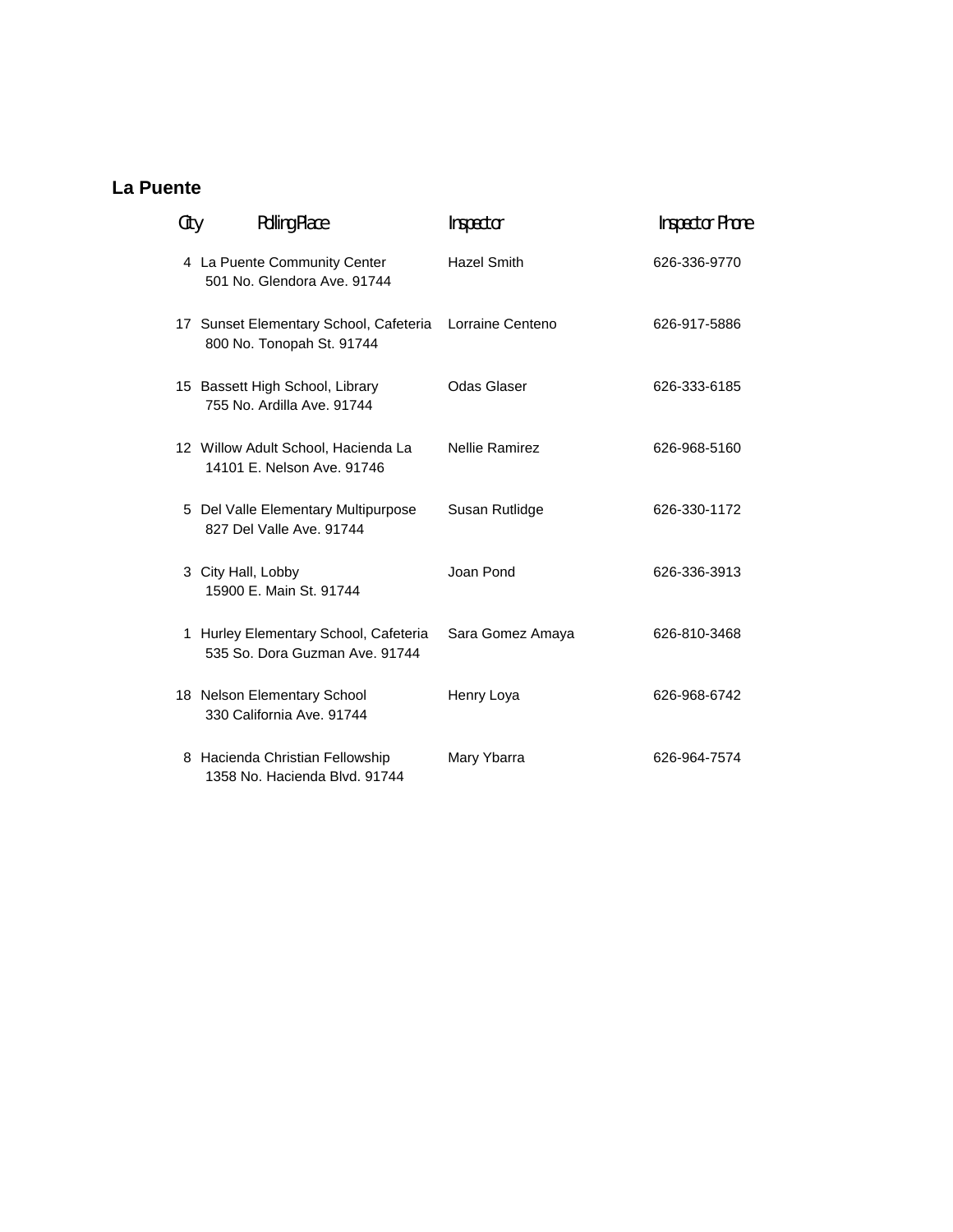# **Signal Hill Signal Hill**

| City | <b>Polling Place</b>                                                       | Inspector            | <b>Inspector Phone</b> |
|------|----------------------------------------------------------------------------|----------------------|------------------------|
| 6.   | Calvary Light Assembly Chapel, Back Catherine Mc Curdy<br>2094 Cherry Ave. |                      | 562-494-6697           |
|      | 4 Alamitos Bay Sportsman Club, Hall<br>1933 Temple Ave.                    | <b>Charles Gerst</b> | 562-498-8781           |
|      | 2 Signal Hill Community Center<br>1780 E. Hill Street                      | Jane Jones           | 562-595-0367           |
|      | 1 Burroughs Elemenary School,<br>1399 E. 32nd. Street                      | Kenneth Britton      | 562-424-8740           |
|      | 3 Signal Hill Library (conference room<br>1770 E. Hill Street              | Colleen King         | 562-424-3258           |
|      | 5 Willow Ridge Condominiums,<br>2510 E. Willow Street                      | <b>Bill Miller</b>   | 562-492-1258           |